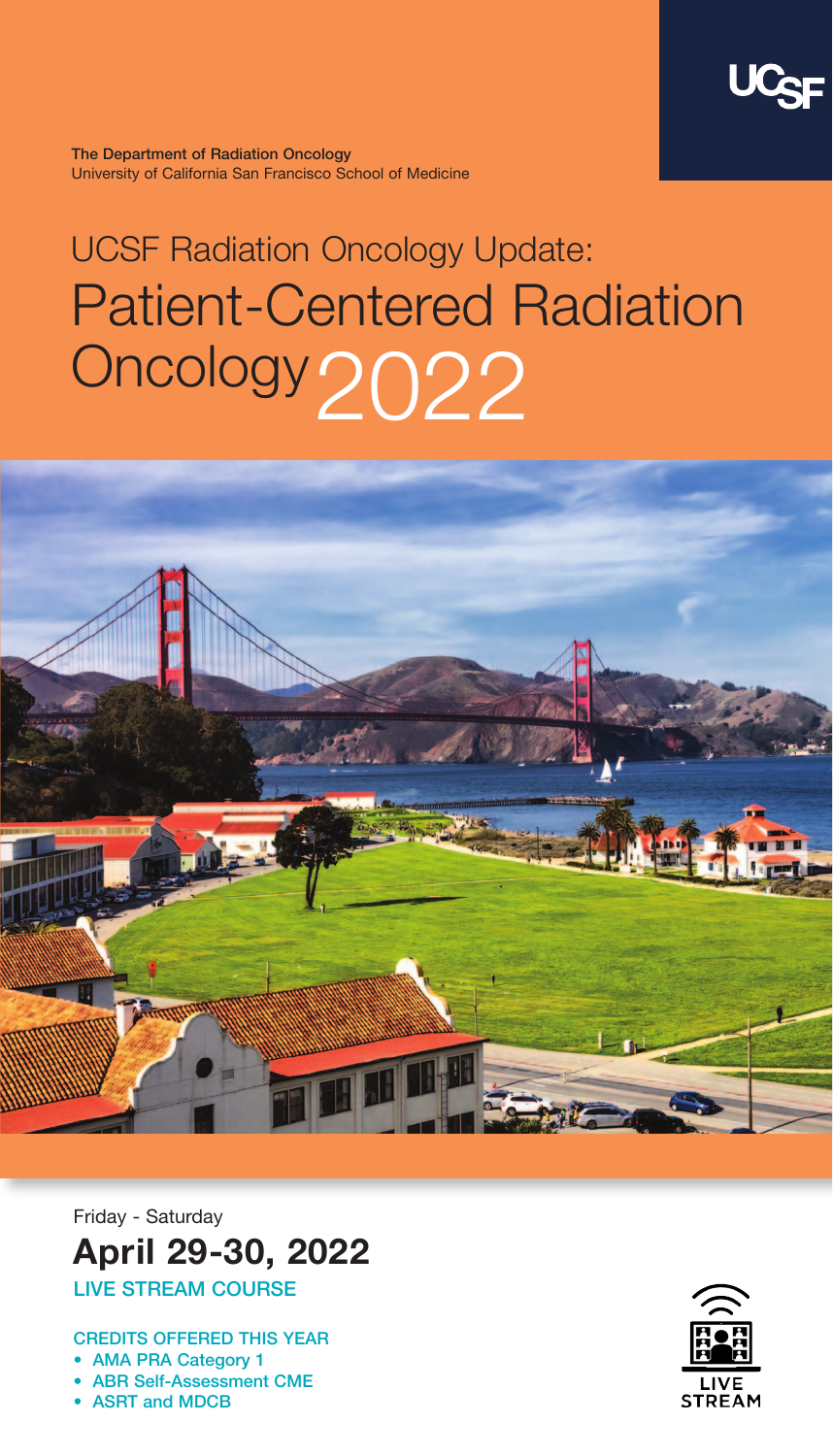### UCSF Radiation Oncology Update: Patient-Centered Radiation Oncology 2022

#### **OVERVIEW**

This year's course theme is patient-centered care. Despite ever-advancing technology, patients remain at the center of everything we do. This year's course will feature discussions that focus on how novel technologies such as IMRT, SBRT, and other advanced technical- and imaging-based planning and treatment approaches can benefit patients. We will discuss state-of-the-art radiotherapy treatment planning approaches in concordance with major guidelines and the most recent scientific evidence, with an emphasis on how their application can be described to patients and how they can be used in decision making with patients. There will also be discussion of quality-of-life-oriented approaches which may enhance a course of radiation-based care. These include integrative medicine, supportive care, and patient-reported outcomes and interventions. As usual, this course offers numerous practical case-based review sessions allowing for self-assessment and interaction with expert panelists.

At the end of this activity, attendees should be able to:

- Describe molecular, immunologic, and imaging-based stratification of brain tumors.
- Employ the major classes of radiation therapy techniques in treating prostate cancer.
- Describe local therapy management principles and techniques for liver tumors.
- Name 3 major techniques that can be used in designing a course of breast radiation therapy.
- Describe 3 major types of of integrative medicine and how they relate to radiation oncology.
- Name 3 ways to make quality-of-life assessments more meaningful in your breast and head and neck cancer patients.
- Name 3 ways molecular characterization is affecting diagnosis, management, and surveillance of head and neck cancer patients.
- Cite 3 major new findings related to eligibility for SBRT and systemic therapies in lung cancer patients.

#### **GENERAL INFORMATION**

Advanced registration closes one (1) business day prior to start of course. **HOW TO ENROLL** Tuition: **\$350** Practicing Physicians

**\$250** AHPs

\$200 Alumni Discount<br>\$50 Residents/Fellow **\$50** Residents/Fellows

Payment can be made by Visa,

MasterCard, AmEx or check.

#### **REGISTER VIA**

- **Online: cme.ucsf.edu**
- **Mail:** Complete course registration form and send with payment to: UCSF Office of CME 490 Illinois Street, Floor 8 San Francisco, CA 94143

**Phone:** To register by phone or to inquire about registration status, please call UCSF's CME Registration Office at (415) 476-5808.

Please check our website for up-to-date information on the course: **cme.ucsf.edu**

**REFUND POLICY**

Cancellations received in writing before the first day of the course will be refunded, less a \$75 administrative fee. No refunds will be made on cancellations received after that date. **COURSE QUESTIONS/INQUIRIES**

Alan Taniguchi – alan.taniguchi@ucsf.edu



#### **April 29-30, 2022**

#### **ACCREDITATION**

The University of California, San Francisco School of Medicine (UCSF) is accredited by the Accreditation Council for Continuing Medical Education to provide continuing medical education for physicians.

UCSF designates this live activity for a maximum of **13** AMA PRA Category 1 Credits™. Physicians should only claim credit commensurate with the extent of their participation in the activity.

This CME activity meets the requirements under California Assembly Bill 1195, continuing education and cultural and linguistic competency.

**1 ABR SA-CME credit will be offered for each case-base learning session for a total of 6.**

#### **Nurses:**

For the purpose of recertification, the American Nurses Credentialing Center accepts AMA PRA Category 1 Credits™ issued by organizations accredited by the ACCME.

#### **Physician Assistants:**

AAPA accepts category 1 credit from AOACCME, Prescribed credit from AAFP, and AMA PRA Category 1 Credit™ from organizations accredited by the ACCME.

#### **Pharmacy:**

The California Board of Pharmacy accepts as continuing professional education those courses that meet the standard of relevance to pharmacy practice and have been approved for AMA PRA Category 1 Credit™.

**RTT/Dosimetrists:** ASRT and MDCB credits will be offered.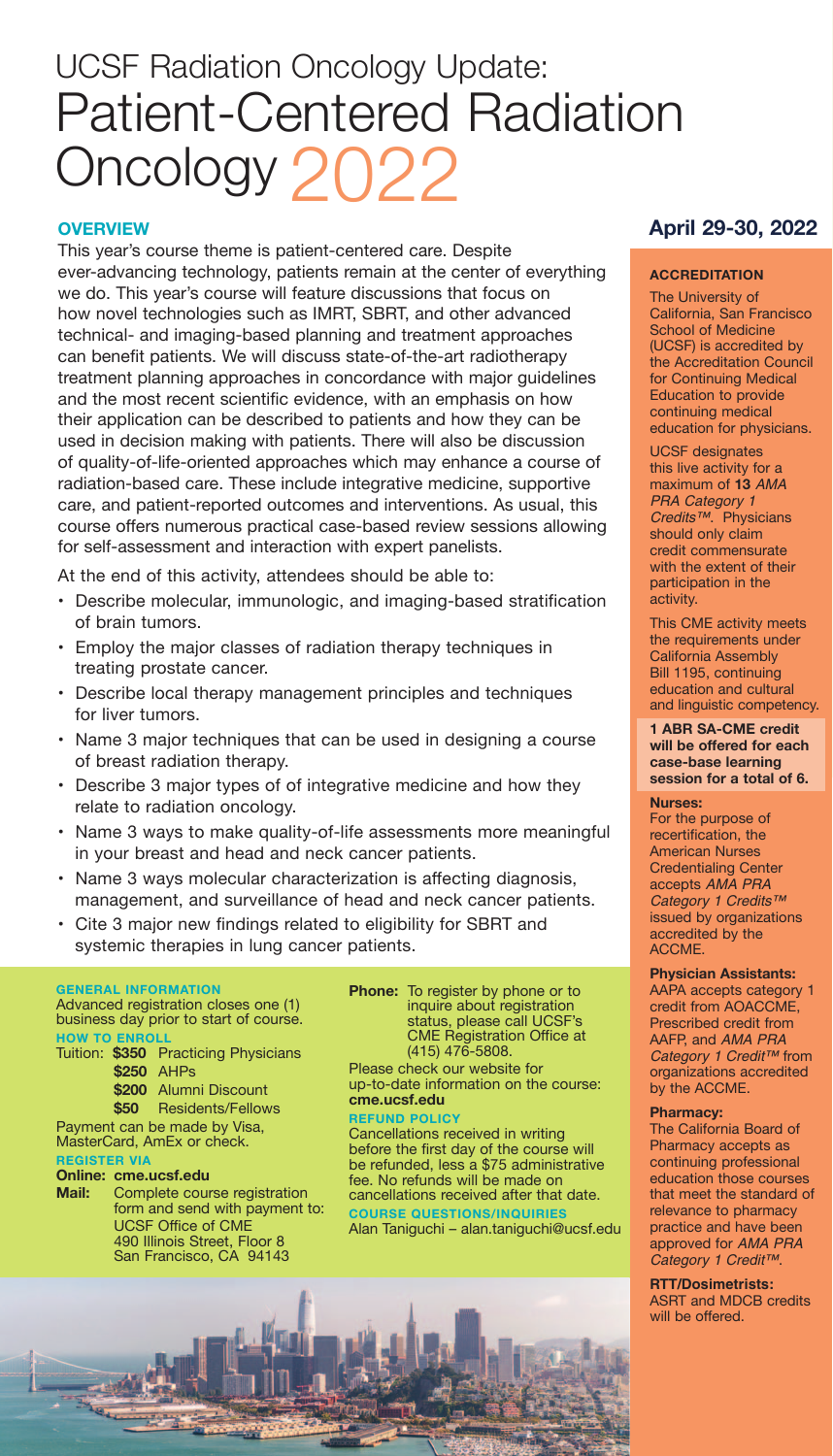## 2022 UCSF Radiation Oncology Update: Patient-Centered Radiation Oncology

#### **DAY 1 • FRIDAY, APRIL 29, 2022 • All times are Pacific Daylight Time (PDT)**

| $8:00$ am | Day 1 Announcements                                                                                              | Sue Yom, MD, PhD                                                                                       |
|-----------|------------------------------------------------------------------------------------------------------------------|--------------------------------------------------------------------------------------------------------|
|           | <b>BRAIN TUMORS</b> • Chair: Steve Braunstein, MD, PhD                                                           |                                                                                                        |
| 8:10      | <b>Current Radiosurgical Approaches for Brain Metastases</b><br>in the Era of Targeted Therapy and Immunotherapy | Steve Braunstein, MD, PhD                                                                              |
| 8:30      | Highlights from the Updated 2021 WHO Classification<br>of CNS Tumors                                             | Jean Nakamura, MD                                                                                      |
| 8:50      | Precision-based Therapy for Patients with Meningioma                                                             | David Raleigh, MD, PhD                                                                                 |
| 9:10      | Patient-centered Approach to Brain Tumor Management:<br><b>Exercise, Nutrition, And Supportive Care</b>          | Shannon Fogh, MD                                                                                       |
| 9:30      | <b>CNS Case-based Learning: Self-assessment Session</b>                                                          | Moderators: Steve Braunstein<br>and Nam Woo Cho, with<br>Shannon Fogh, Jean Nakamura,<br>David Raleigh |
| 10:30     | Break                                                                                                            |                                                                                                        |
|           | <b>GENITOURINARY CANCERS</b> • Chair: Osama Mohamad, MD, PhD                                                     |                                                                                                        |
| 10:50     | <b>Bladder Cancer Radiotherapy: Preserving Quality of Life</b>                                                   | Anthony Wong, MD, PhD                                                                                  |

Julian Hong, MD

Mack Roach

Mary Feng, MD Emily Hirata, PhD and Mekhail Anwar, MD, PhD

Kate Kelley, MD

Carlos Corvera, MD

Moderators: Mary Feng and Horatio Thomas, with Emily Hirata, Mekhail Anwar, Kate Kelley, Carlos Corvera

I-Chow (Joe) Hsu, MD Mack Roach III, MD Chair: Sumi Sinha, MD Osama Mohamad, MD, PhD

Moderators: Osama Mohamad and William Chen, with Anthony Wong, Julian Hong, Joe Hsu,

| 11:10 | Opportunities for Artificial Intelligence in the Care<br>of Genitourinary Malignancies |
|-------|----------------------------------------------------------------------------------------|
| 11:30 | <b>Current Applications of HDR Prostate Brachytherapy</b>                              |

- 11:50 **The Art of Radiotherapy for Locally Advanced Prostate Cancer**
- 12:10 *Optional: Lunch Hour with Resident Presentations*
- 1:10 **Stereotactic Ablative Radiotherapy for Renal Cell Carcinoma**
- 1:30 **GU Case-based Learning: Self-assessment Session**

**GASTROINTESTINAL CANCERS** • Chair: Mary Feng, MD

| 2:30 | <b>Local Therapies for Liver Tumors</b>                                                                   |
|------|-----------------------------------------------------------------------------------------------------------|
| 2:50 | Liver SBRT Technical Considerations (including IGRT,<br><b>Image Registration, and Motion Management)</b> |
| 3:10 | Break                                                                                                     |
| 3:30 | <b>Individualizing Systemic Treatment Decisions for</b><br><b>Advanced HCC</b>                            |
| 3:50 | Update on Surgical Management of Liver Tumors                                                             |
| 4:10 | Gastrointestinal Case-based Learning: Self-assessment<br><b>Session</b>                                   |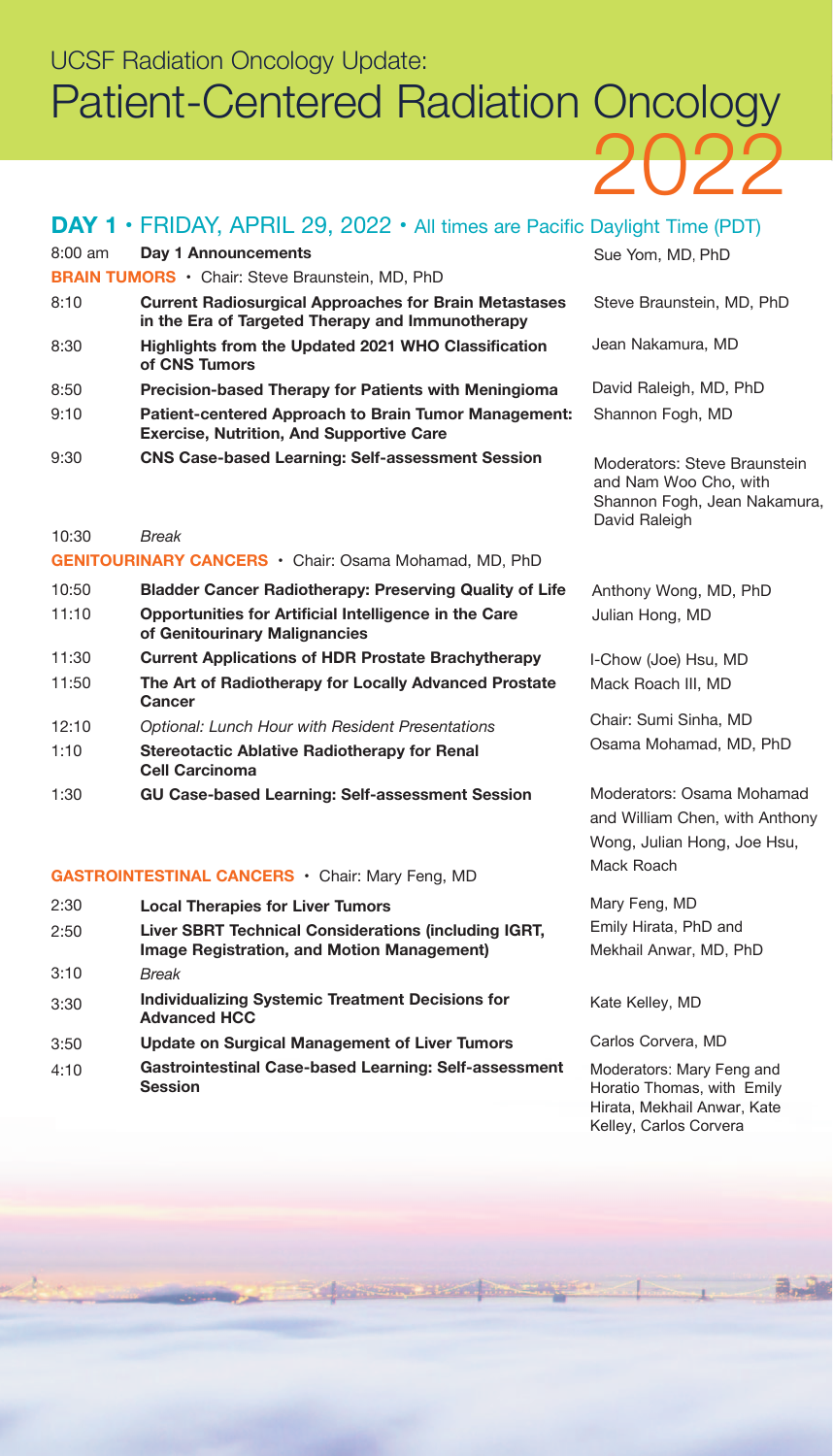

#### **DAY 2 •** SATURDAY, APRIL 30, 2022

| $8:00$ am | Day 2 Announcements                                                                   | Sue Yom, MD                                        |
|-----------|---------------------------------------------------------------------------------------|----------------------------------------------------|
|           | <b>BREAST CANCER • Chair: Nicolas Prionas, MD, PhD</b>                                |                                                    |
| 8:10      | Radiotherapy and Its Omission in the Treatment of<br><b>Early Stage Breast Cancer</b> | <b>Catherine Par</b>                               |
| 8:30      | Individualized Contouring for Breast Cancer<br>Radiotherapy                           | Atif Khan, MD                                      |
| 8:50      | <b>Patient Reported Outcomes in Breast Cancer</b><br>Radiotherapy                     | Sara Alcorn. I                                     |
| 9:10      | <b>Personalized Skin Care during Breast Radiotherapy</b>                              | Florence Yuer                                      |
| 9:30      | <b>Breast Case-based Learning: Self-assessment Session</b>                            | Moderators: L<br>Lisa Ni, with 0<br>Nicholas Prior |

#### 10:30 *Break*

**Se all'on** 

#### **PATIENT-CENTERED CANCER CARE**

| 10:50 | Integrative Cancer Care for Patients - An Essential<br>in our Collective Toolkit                            | Kavita Mishra, MD, MPH                            |
|-------|-------------------------------------------------------------------------------------------------------------|---------------------------------------------------|
| 11:20 | <b>Quality of Life in Head and Neck Cancer Decision</b><br><b>Making and Research</b>                       | Jolie Ringash, MD                                 |
| 11:50 | <b>Optional: Lunch Hour with Resident Presentations</b>                                                     | Chair: Sumi Sinha, MD                             |
|       | HEAD AND NECK CANCERS . Chair: Jason Chan, MD                                                               |                                                   |
| 12:50 | <b>Contouring and Treatment Planning Consensus</b><br>Guidelines for Head and Neck and Skin Cancers In 2022 | Jason Chan, MD                                    |
| 1:10  | Surveillance of Head and Neck Cancers: Emerging<br><b>Role of Blood Biomarkers</b>                          | Scott Bratman, MD, PhD                            |
| 1:30  | <b>HPV-associated Head and Neck Cancers: What</b><br><b>Remains Controversial</b>                           | Sue Yom, MD, PhD                                  |
| 1:50  | Individualized Molecular Targeted Approaches for<br><b>Salivary Malignancies</b>                            | Hyunseok Kang, MD                                 |
| 2:10  | Break                                                                                                       |                                                   |
| 2:30  | <b>HN Case-based Learning: Self-assessment Session</b>                                                      | Moderators: Jason Chan<br>and Dan Li with Cup Var |

#### **THORACIC CANCERS** • Chair: Sue Yom, MD, PhD

| 3:30      | Management of Stage 3 Lung Cancer: ASCO<br>Guidelines and How They Apply to Patients                  |
|-----------|-------------------------------------------------------------------------------------------------------|
| 3:50      | <b>SBRT</b> in Operable Patients: Where are We with the<br>Data and What Should Patients Know?        |
| 4:20      | Interventional Pulmonology: Emerging Role in<br><b>Minimally Invasive Molecular Diagnostics</b>       |
| 4:40      | Peri-operative Targeted Therapies and<br>Immunotherapies: Opportunities to Improve<br><b>Outcomes</b> |
| $5:00$ pm | <b>Thoracic Case-based Learning: Self-assessment Se</b>                                               |

, PhD

rk, MD

), MS

MD, PhD, MPH

n, NP isa Singer and Catherine Park, nas, Atif Khan, Sara Alcorn, Florence Yuen

Moderators: Jason Chan and Ben Li, with Sue Yom, Hyunseok Kang, Jolie Ringash, and Scott Bratman

Megan Daly, MD

Drew Moghanaki, MD, MPH

Yaron Gesthalter, MD

Matthew Gubens, MD

**ssion** Moderators: Sue Yom and Katherine Chen, with Megan Daly, Drew Moghanaki, Matthew Gubens, Yaron Gesthalter

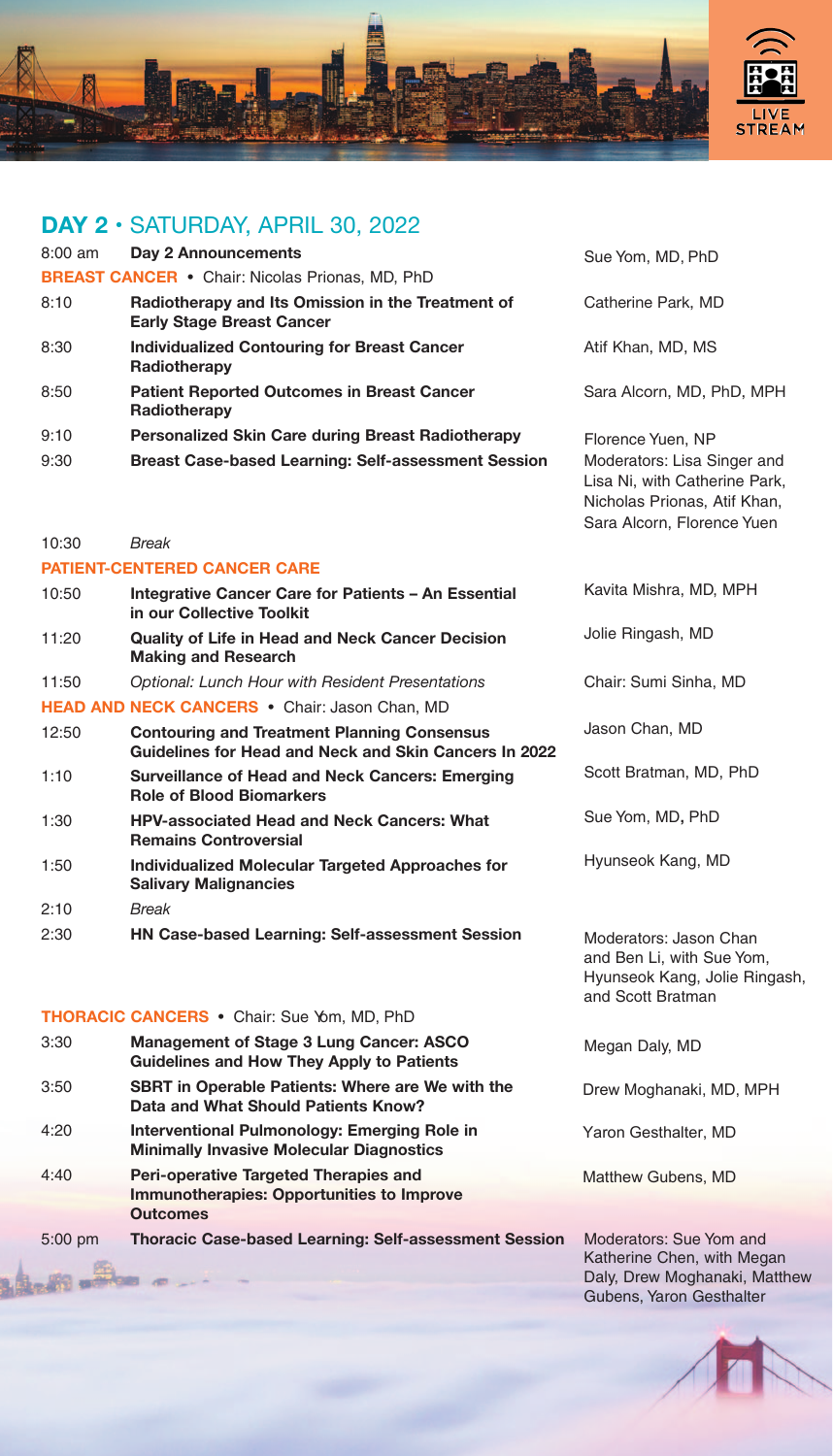

# **REGISTER TODAY! REGISTER TODAY!**

For more information or to register online visit our For more information or to register online visit our

at (415) 476-4251 or emailing: info@ocme.ucsf.edu. You may also reach us by calling the Office of CME at (415) 476-4251 or emailing: info@ocme.ucsf.edu You may also reach us by calling the Office of CME website at cme.ucsf.edu website at **cme.ucsf.edu**

Printed on Recycled Paper **19 Printed on Recycled Paper**  $\circledast$ 



490 Illinois Street, Floor 8<br>San Francisco, CA 94143 Office of CME - Box 0742 Office of CME • Box 0742 490 Illinois Street, Floor 8 San Francisco, CA 94143

#### **COURSE DIRECTORS**

**Sue Yom, MD, PhD, MAS** Professor and Conference Chair **Catherine Park, MD** Professor and Department Chair **CONFERENCE MANAGER**

**Alan Taniguchi, MS**

#### **VISITING FACULTY Sara Alcorn, MD, PhD, MPH** Clinical Director Department of Radiation Oncology Johns Hopkins Kimmel Cancer Center **Scott Bratman, MD, PhD**

Associate Professor Department of Radiation Oncology University of Toronto Princess Margaret Cancer Centre

**Megan Daly, MD** Associate Professor Radiation Oncology UC Davis Health

**Atif Khan, MD, MS** Associate Attending Department of Radiation Oncology Memorial Sloan Kettering Cancer **Center** 

**Drew Moghanaki, MD, MPH** Professor and Chief of Thoracic Oncology Services UCLA Radiation Oncology **Jolie Ringash, MD, MSc**

Professor Department of Radiation Oncology University of Toronto Princess Margaret Cancer Centre

#### **UCSF COURSE FACULTY**

**Mekhail Anwar, MD, PhD** Associate Professor **Steve Braunstein, MD, PhD**  Associate Professor **Jason Chan, MD** Assistant Professor **Katherine Chen, MD** Clinical Resident **William Chen, MD** Clinical Resident **Nam Woo Cho, MD, PhD** Clinical Resident **Carlos Corvera, MD, FACS** Professor Department of Surgery **Mary Feng, MD** Professor **Shannon Fogh, MD** Associate Professor **Yaron Gesthalter, MD** Assistant Professor Division of Pulmonary Medicine Department of Medicine **Matthew Gubens, MD** Associate Professor Division of Hematology/Oncology Department of Medicine **Emily Hirata, PhD** Associate Professor **I-Chow (Joe) Hsu, MD** Profesor **Julian Hong, MD** Assistant Professor **Hyunseok Kang, MD, MPH, FACP** Associate Professor

#### Division of Hematology/Oncology Department of Medicine

#### **UCSF COURSE FACULTY (CONT'D)**

**Kate Kelley, MD** Professor Division of Hematology/Oncology Department of Medicine **Benjamin Li, MD** Clinical Resident **Kavita Mishra, MD, MPH Professor Osama Mohamad, MD, PhD** Assistant Professor **Jean Nakamura, MD** Professor **Lisa Ni, MD** Clinical Resident **David Raleigh, MD, PhD** Assistant Professor **Mack Roach III, MD** Professor **Nicolas Prionas, MD, PhD** Assistant Professor **Lisa Singer, MD, PhD** Assistant Professor **Sumi Sinha, MD** Clinical Resident **Horatio Thomas, MD** Clinical Resident **Anthony Wong, MD, PhD** Assistant Professor **Florence Yuen, MSN, AOCNP, CWCN-AP** Nurse Practitioner faculty